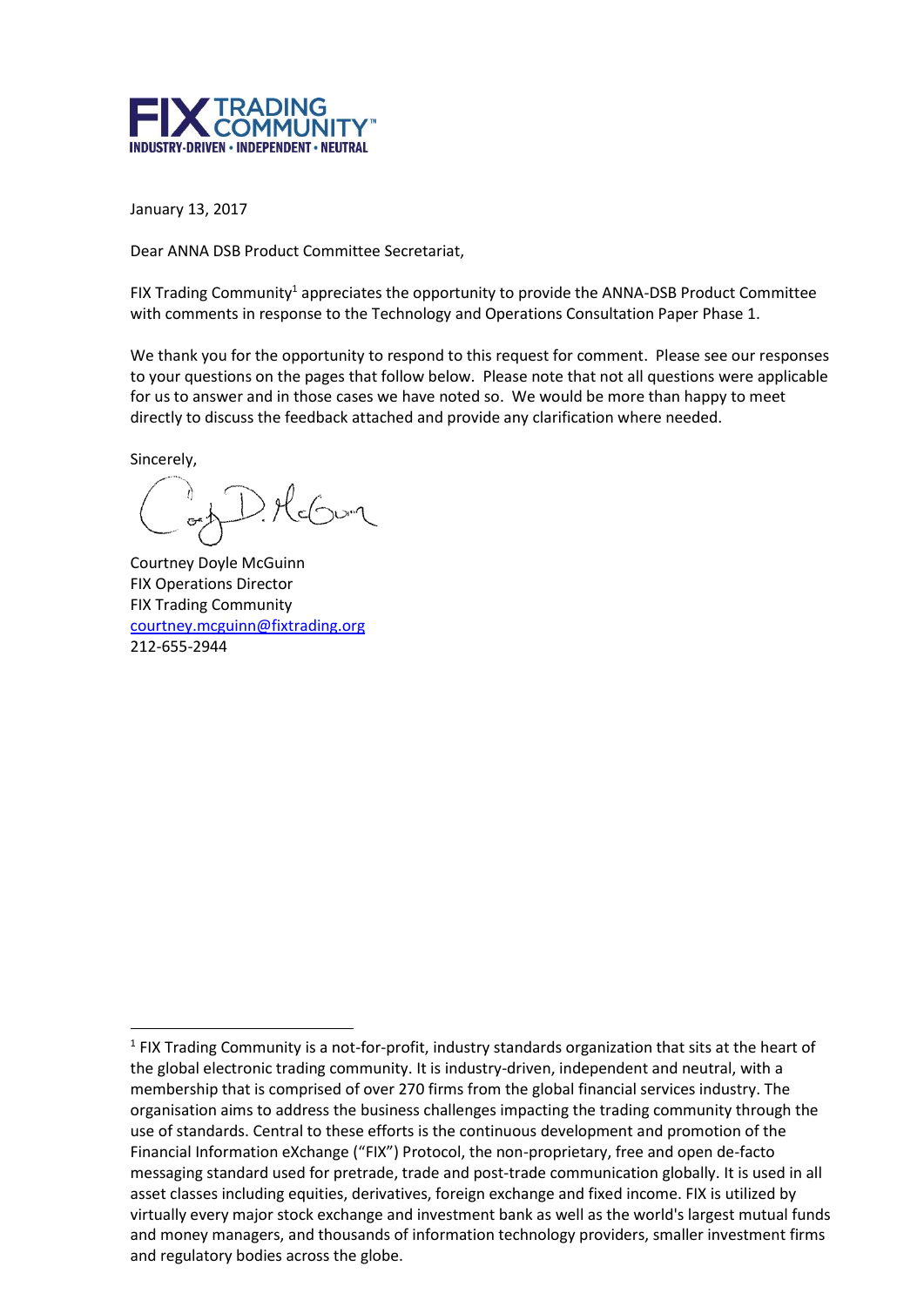

#### General Comments and Responses

## 3 Key Operational Processes

*Q1: The DSB proposes to allow the creation of ISINs for OTC Derivatives through the website. Do you think that ISIN generation should be possible over the web? If not, please describe your reasoning and provide evidence to support your points. the business use case to support your need.*

*The option should be explored especially if there is a demand for a simpler means of obtaining an ISIN for requestors who are "low volume" requestors. However, a challenge may be in obtaining the ISIN*  value itself once assigned, in a manner that would minimize human error in transcribing the resulting *ISIN from the web interface on to a piece of paper - not very "STP". It would be the responsibility of the requestor to ensure accuracy in that transcription.*

*FIX recommends consideration of a RESTful API that could be readily integrated into a multitude of existing applications. This RESTful API could then also be used trivially to provide a Web Browser User Interface for manually creating or querying ISINs. The service would just not be for smaller participants, it would also use to support market operations, technical testing, and other parts of the trading life cycle.*

#### *Q2: The DSB proposes to use 0500 UTC to define the start of a new day. Do you think that this time is correct as the starting point for the new subscriptions for ISINs? If not, please explain your reasoning with evidence.*

*It is unclear on why 0500 UTC is being proposed - an explanation should have been provided for the rational. 0500 UTC is the middle of the trading day in Asia (e.g. Hong Kong it would be 1300, 1600 Sydney, and 1400 Tokyo - major currency markets). Whilst the ISIN requirement for reporting is primarily mandated by ESMA, we encourage the DSB to think globally and what impacts these timings may have operationally across the globe.*

*While it is recognized that there is no ideal business day "roll-over" time, the choice selected should aim to minimize operational burden and allow market participants to plan accordingly the timings of their requests for ISINs.*

*FIX recommends that the ANNA DSB align itself with global trading hours, which would start Monday morning in Asia and then progress through the other two major trading regions, London/Europe, and the Americas.*

*Q3: The DSB will roll at the end of each day to perform housekeeping tasks etc. This means that all subscriptions and connections will need to be re-established each day. Does this model affect any key business requirements from the industry? If so, please explain including business use cases and any other evidence.*

*Housekeeping tasks are necessary and that "downtime" window needs to be carefully selected - as pointed out in the response for Q2.*

*It is not clear based upon knowledge of the ANNA DSB core infrastructure why there needs to be a daily system outage? This seems to be outmoded thinking. Many markets and infrastructures operate continuously for 5.5 days. Modern markets are continuous. The need to assign OTC derivatives ISINs is global and 24 hour, the service provided by ANNA DSB should operate in the same manner.*

©ANNA DSB 2016 Page | 2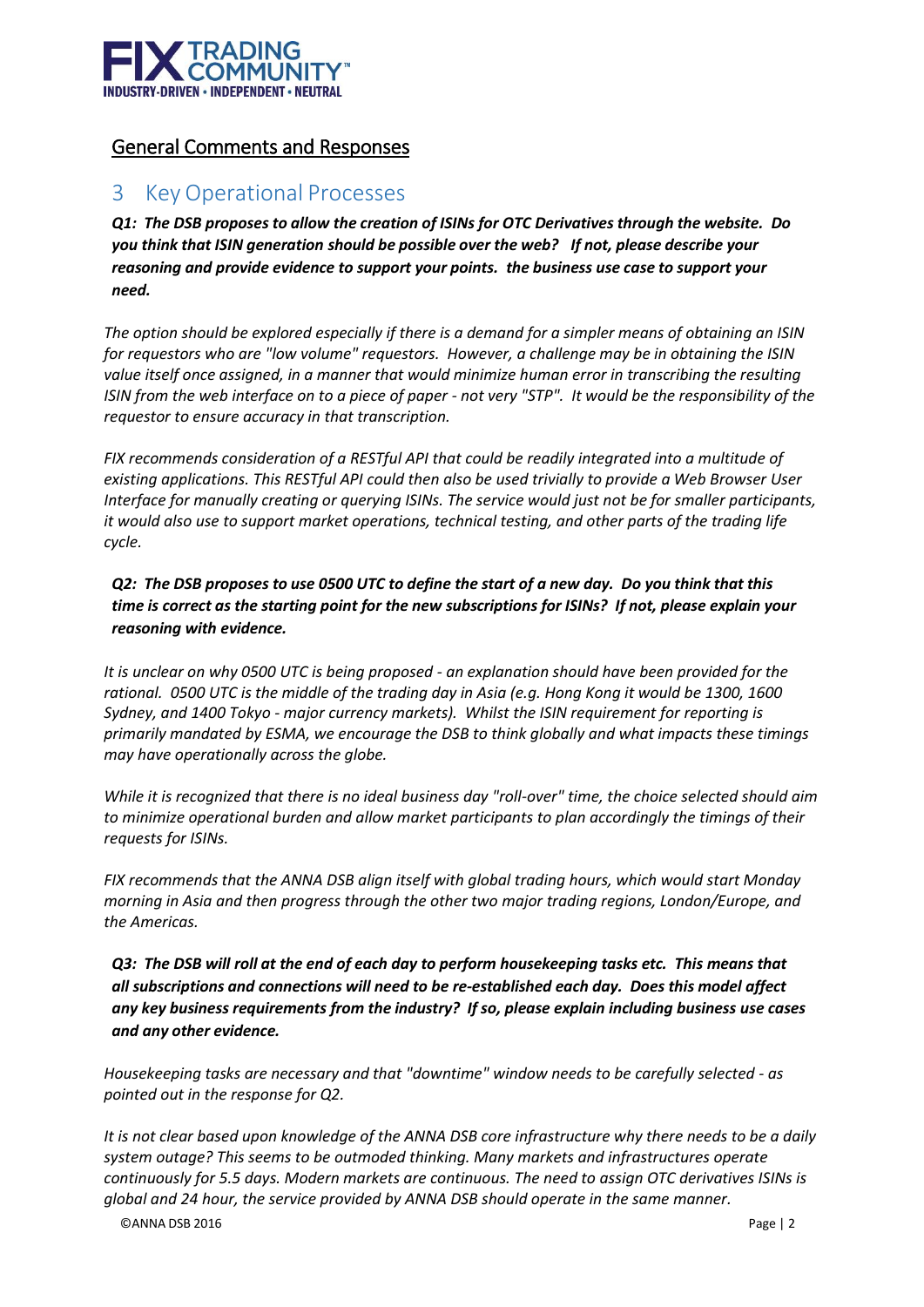

*Requiring daily system resets, a remnant of the old exchange model of trading, will create additional, albeit possible minor, operational encumbrance on market participants that is not warranted given the stateless, continuously available, web architecture application infrastructure in use for the ANNA DSB.*

*Q4: The file download service permits users to retrieve all the ISINs created to-date. This data is split by asset class (as defined above in the 'file download' process description) and by date. Is this categorization sufficient to meet the industry's needs? If not, please explain, including business use cases and any other evidence.*

*Assuming the asset classes are aligned with the ISDA taxonomy, which is highly trading desk centric, this seems to be an optimal way to provide batch access to the data.*

*Q5: Are there processes / use-cases that the DSB has not proposed above but are important to allow the industry to meet the regulatory requirements for ISINs for OTC derivatives? If so, please describe the business use case and explain and evidence why it is necessary.*

*From a technical operations perspective, the ANNA DSB appears to be architected, except for the proposed daily reset which seems anachronistic, to meet a wide variety of regulatory identifier requirements, not just those known now for OTC derivatives. A key principle put forth by representatives of ISDA, which is shared by the FIX Trading Community, is the principle that the identifiers used for regulatory reporting should be the same identifiers used for market operations. If the financial identifier proposed as part of the regulations is not sufficient to support market operations, it should strongly be reconsidered, given the cost burden to implement redundant identifier mechanisms and the increased operational costs in operating such as system.*

## 3.1 Record Format

*Q6: Do you know any products that cannot be represent using a JSON record? If so, please provide evidence to support your point.*

*JSON in and of itself is an encoding technology. Whether any of the ISIN OTC products can or cannot be represented in JSON is up to the product expression and the templates or schema. Nearly every business sector has adopted JSON, which is an extensive object model in JavaScript syntax, without limitation. The JSON format offers advantages for a modern web based architecture that will require modifications and enhancements to the list of data elements used to uniquely define a financial instrument. The simplicity, the extensibility, and the ubiquity of JSON make it an ideal candidate for capture the list of attributes required to uniquely identify a financial instrument.*

*To further emphasis the value of JSON and its continued diffusion within financial technology subsector of Communications and Information Technology (CIT) sector, the FIX Trading Community has created technical standard for the JSON encoding of FIX.*

*[http://www.fixtradingcommunity.org/pg/file/fplpo/read/3731121/encoding-fix-using-json-user-guide](http://www.fixtradingcommunity.org/pg/file/fplpo/read/3731121/encoding-fix-using-json-user-guide-rc1)[rc1](http://www.fixtradingcommunity.org/pg/file/fplpo/read/3731121/encoding-fix-using-json-user-guide-rc1)*

*Within the ISO TC68 Financial Services Technical Committee, work is being completed for the rules to implement ISO 20022 messages in JSON. It would not be an exaggeration to say that nearly every major bank globally has one or more projects for web based APIs that use a JSON payload.*

©ANNA DSB 2016 Page | 3 *Q7: As stated above, the DSB will provide access to the set of JSON templates through the File Download service. Will you require access to the templates via FIX or any other method? If so, please describe your requirement and provide evidence as to why it is necessary.*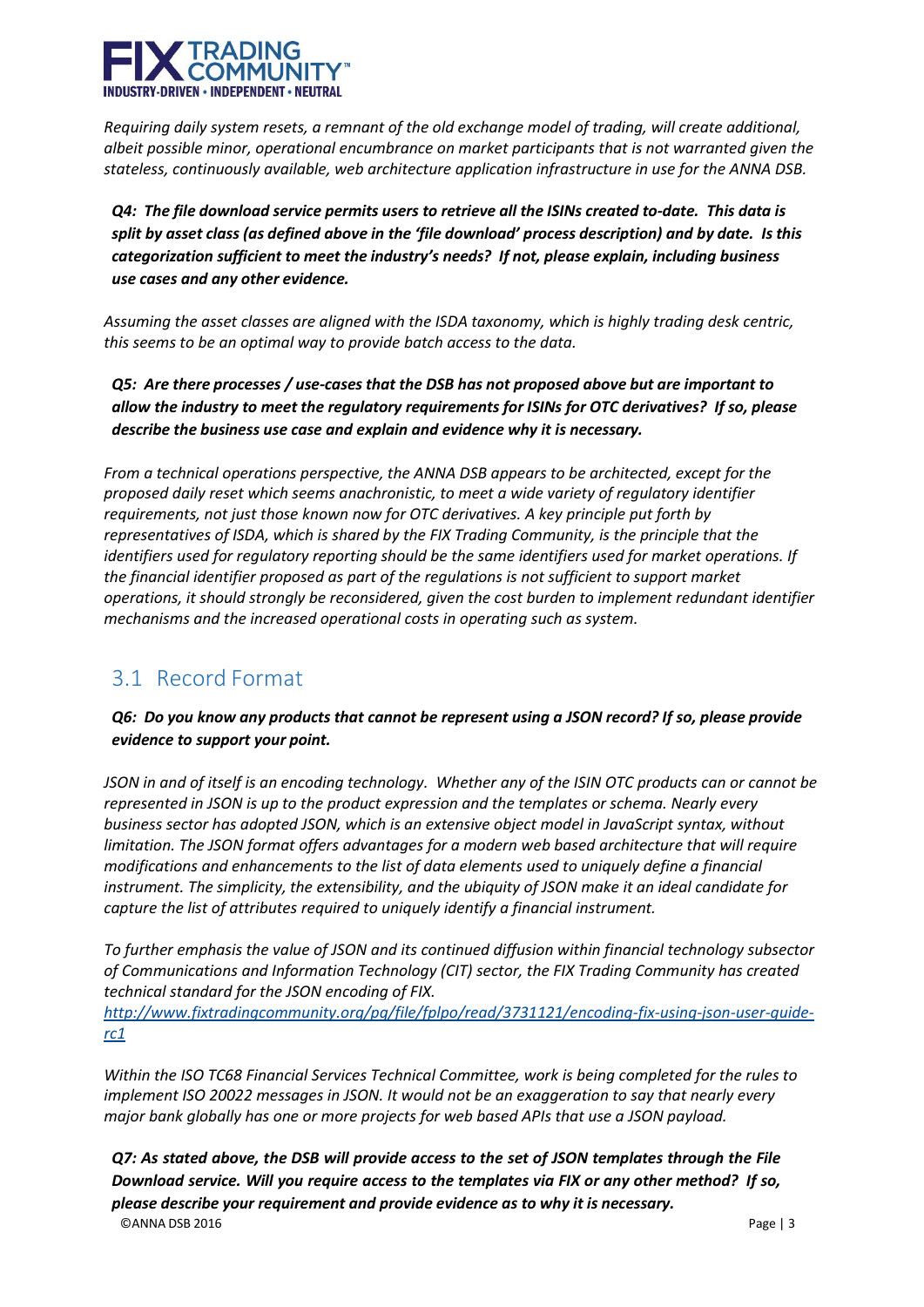

*We would encourage the DSB to look beyond anachronistic file downloads and look to a modern web* API for provision of the JSON schema files. Another novel, but again simple approach, would be to make all the JSON schema files available in a distributed version control system, such as Git. GitHub would be *a strong candidate for maintaining and versioning the JSON Schemas.*

It is possible to distribute the JSON schemas via the FIX standard, but the question would be is this *necessary to do so? The FIX Trading Community did not conduct a survey of members to determine interest. From a convenience standpoint, there is merit in having all communication activity over a single active channel (mechanism). As FIX is widely adopted by derivatives exchanges for the creation of identifiers for complex listed derivatives products, and as these organizations and market participants* are a portion of the community that will be integrating the ANNA DSB service, it makes sense for ANNA DSB to have a FIX service. If the ANNA DSB FIX service is deployed as planned, it would also seem to *follow that provision of distribution of the JSON Schemas would be applicable over this same channel.*

### 4 Demo Connectivity

*th*

#### *Q9: What functions / processes from those above would you want to test and in what order of priority?*

*The FIX Trading Community will defer to market participants. There does not seem to be sufficient* functionality defined by the ANNA DSB to warrant a phased rollout in terms of testing of the ANNA DSB *operations. However, given the complexity and the quantity of financial instrument types that must be supported by the ANNA DSB to support industry compliance with the ESMA standards, that a phased approach to asset classes may be necessary. The market, in conjunction with ESMA, may wish to create* a prioritized list by asset class, possibly based upon the perceived level of system risk or some other *metric, not excluding complexity in defining the attributes that will uniquely identify a product.*

# 5 UAT On-boarding Approach

Q10: When do you think your institution will be ready to connect to the DSB UAT platform (If you wish to do so)? Please note that answers to this question will NOT be published and will be used to *understand the size of the requirement for on-boarding support and to identify peak periods.*

*We have no comment on this question.*

*Q11: Do you think the above approach for on-boarding stakeholders onto the UAT platform allows the industry sufficient scope to test and validate their connectivity and functionality before the regulatory deadline? If not, please suggest an alternative approach and why you consider it more suitable.*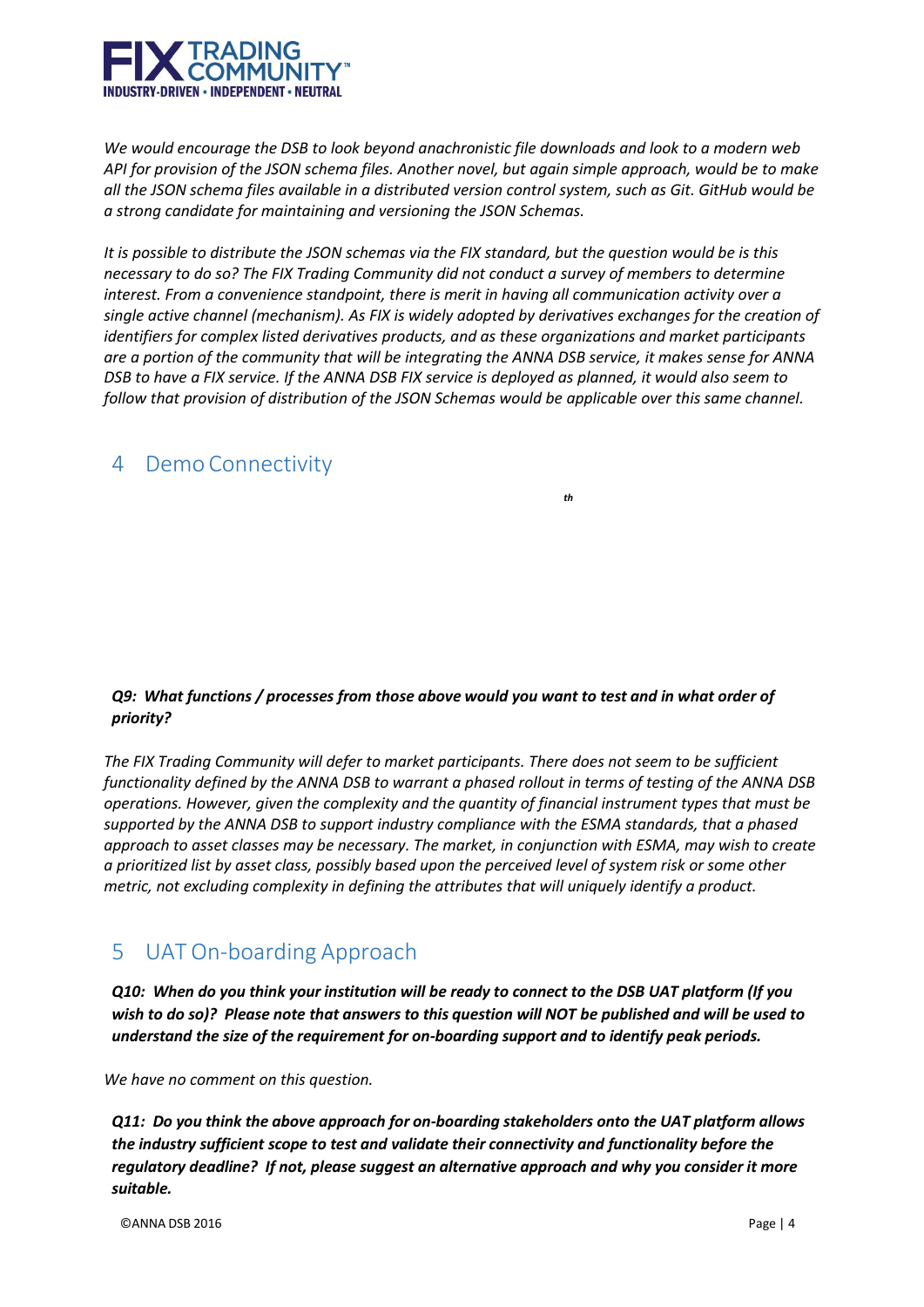

*ANNA DSB may want to consider the adoption of an automated certification environment to reduce the time requirement for testing. There are solutions available for managing testing and certification in an automated manner that could be deployed to help ensure the market is ready within the timeframes set by ESMA.*

#### *Q12: How many FIX connections / COMPIDs does your organization expect to establish with the DSB?*

*We have no comment on this question.*

*Q13: Currently, the DSB is not planning to conduct a coordinated UAT with multiple market participants interacting with the system simultaneously. Do you think a coordinated test would have value? If so, would you consider being part of such a test? Please explain your reasoning and what combination of tests you think would be important to conduct in such a scenario.*

*Most venues have moved to provide coordinated industry wide tests. The randomized and often erroneous use of the system by market participants has been proven repeatedly to expose errors not detectable using conventional testing techniques. Therefore, it is the opinion of the FIX Trading Community that the ANNA DSB considers building their automated testing environment so that it inherently and at nearly no additional cost or resources, supports multiple participants testing with the system simultaneously.*

### 6 Capacity

*Q14: Do you agree with the assumptions made to infer the total number of messages sent by the DSB? If not, please explain your reasoning and provide evidence where possible.*

*The actual volumetric data will be driven by the support for operational as well as regulatory identifier creation. The methodology employed by the ANNA DSB to come up with volumetric engineering data appears to be sound. These appear to be the basic requirements; systems are usually built to support some multiple of the volumetric estimates. It does not appear from this consultation paper that a multiplication factor has been defined for the testing and deployment of the ANNA DSB.*

*The ANNA DSB appears to be looking at total capacity over 1 one year period and breaks it down mathematically to total capacity per day (20m). DSB is silent on peak behavior here (-> chapter 8) which maybe an omission. Is the assumption that the access to the DSB system will NOT be evenly distributed over any time period? If so, there will be peak times where a message rate per second is relevant to determine capacity of the "FIX network". It seems that this section 6 is not about disk capacity but network capacity. The total number of messages is not relevant for network capacity unless it is assumed that there is an even load throughout the day. There is also no distinction between capacities for message traffic versus file traffic (download). Are these services separate or can one impact the other?*

# 7 Proposed Infrastructure Build

*Q15: Do you agree that the cloud is the most appropriate approach for infrastructure implementation for the DSB? If not, please detail your objections and provide evidence where possible.*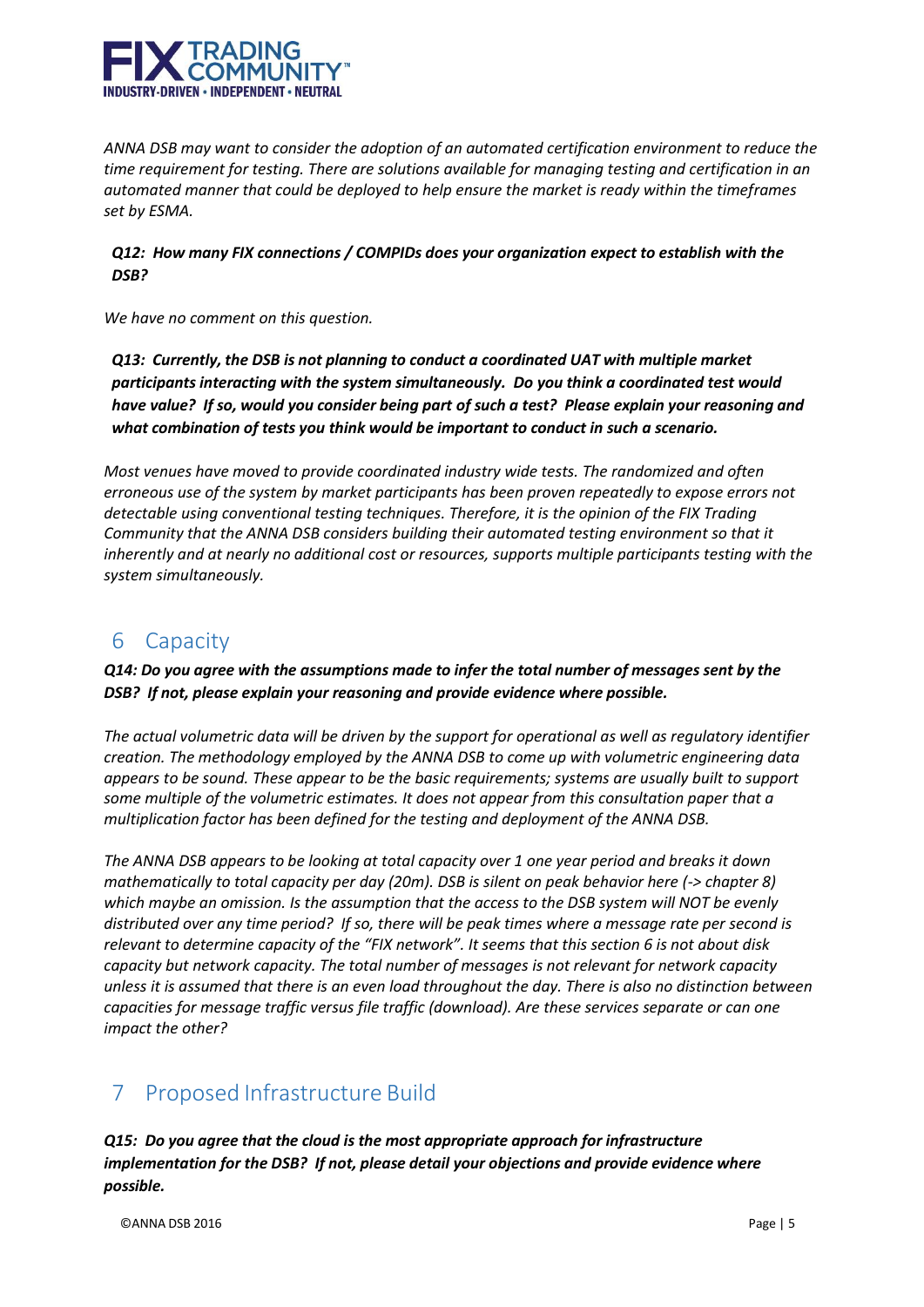

*The use of cloud services can be the most cost effective approach and as stated can assist in meeting time frames. We recommend that the ANNA DSB provide the information security and resiliency plans early in the process, this should include precautions and policies to secure user and firm data.*

*Q16: As stated above, the DSB is initially planning to use two or more datacentres located in different countries in Europe. Do you have any specific objections or concerns with this approach? If so, please detail your points and provide evidence where possible.*

*Should the choice of multiple data centers globally be considered? Also, should ANNA DSB, given the proximity to venues and the venue participants, look to a cloud hosting solution that is located within the specialized data centers for financial markets, such as New York, Chicago, London, Frankfurt, Hong Kong. The benefit to the ANNA DSB is the service will be collocated with a number of other market infrastructures and venues.*

## 8 Performance and Throughput

*Q17: Is there a scenario where 1000ms is not a low enough latency threshold for the DSB to respond with an ISIN? If so, please provide the detail, including the business use case and the process steps to highlight the point at which the latency affects events.*

*There is the potential that this 1 second delay could cause a processing delay in actively traded instruments. Given modern financial technology infrastructures and venues assigning identifiers for complex derivatives strategies in microseconds instead of milliseconds, this service level seems conservative and anachronistic.*

*Q18: Is there a scenario where a maximum time-lag of 1 minute to respond to a burst affects the ability of the market participant to proceed with its trading activity? If so, please provide the scenario detail.*

*While we don't have specific scenario details for this, however 1-minute lag time is considered quite long in the era of electronic trading. The 1 minute response should be considered unacceptable for a modern web based system that simply returns identifiers based upon a set of attributes.*

*Q19: Are there other performance and throughput variables that you feel aren't listed here and that will have a significant impact on cost or the service quality? If so, please list and describe them and their effect.*

*60,000 for one minute seems low and that 1 minute is long, as the "normal" load is assumed to be over 20,000 or >230 per second (20m divided by 960 minutes) when assuming 16h operation, and an even distribution of the 20m total messages over the 24h period. Assuming an 8h operational window of participants accessing the DSB, this would double these numbers. To make things worse, it is possible that the bulk of the 20m may be spread out over a few key hours. Assuming 4 key hours would bring the "normal" load to over 83,000 messages per minute over multiple hours which do not fit to the notion of "bursts". It is unclear what the basis for the 20m is, but that together with an assumed distribution is the key here. We hope there is some misinterpreting of the volumetric data here.*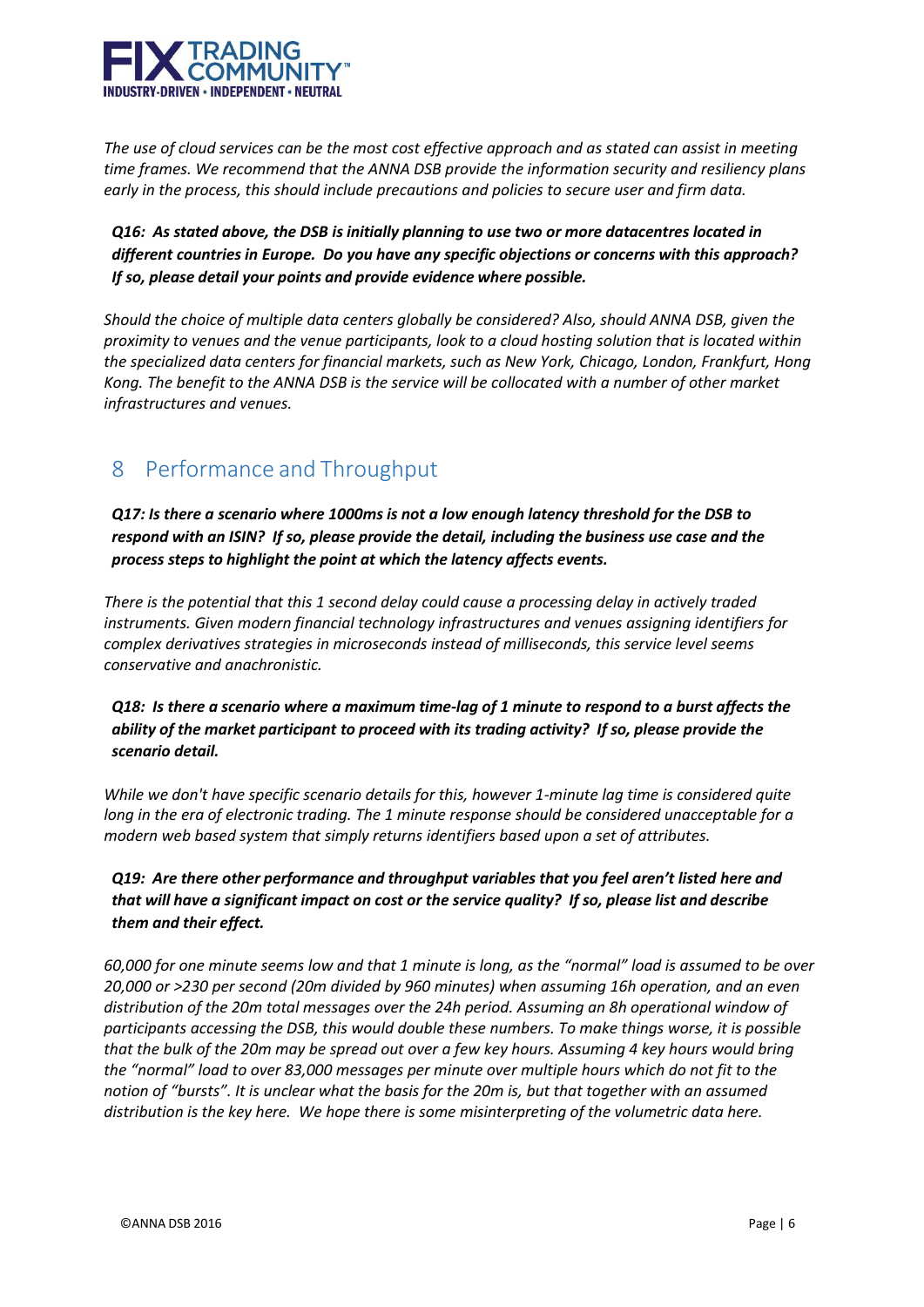

# 9 Availability

*Q20: Are there market participants who must accessthe DSB outside of the hours specified above to meet the industry's immediate requirement? If so, please explain for what purpose and why this must take place outside those hours.*

*Further emphasizing our response to Q3, why is any modern-day service, which will likely encompass global trading, not being implemented using the stateless, continuous behavior of the underlying technology to provide at a minimum a 24x5.5 service. What truly seems to be built here is a bespoke, costly system that is Eurocentric and will put the Eurozone at a disadvantage in terms of quality of market and ease of use for derivatives trading.*

*Q21: If the view is to extend the availability hours to allow global access, we may need to extend the system hours to 24 x 5.5. This will increase the support cost of the utility. Please specify and demonstrate any business use cases that require the DSB, in this first phase, to be running and supported for 24 x 5.5.*

*With the availability of low cost management platform and global access to operational resources, the costs should not be inordinate to move from 16x5 to 24x5.5. Given the anticipated volume of identifiers that will be issued, shouldn't the additional cost be incremental instead of multiplicative and certainly less than linear rates of increase in terms of added costs?*

*Q22: Are there other availability variables that you feel aren't listed here and that will have a significant impact on cost or the service quality? If so, please list and describe them and their effect.*

*99.9% (2.36 standard deviations) for a real time system upon which trading seems to be a bit archaic for 2017. 15 hours down time is a high number for the modern venues, which will rely on the ANNA DSB for assignment of identifiers. Perhaps 3 standard deviations is a better first year target.*

## 10 Security

*Q23: Do you think the DSB being implemented in the cloud will prevent your ability and/or willingness to connect to the service? If so, please explain and evidence your reasoning.*

*The reality is a vast number of market participants have moved many of their trading support systems to Amazon Web Services and are collocated in the major financial data centers already. This should not be a concern. Although theoretically the creation of an ISIN for an OTC derivative is a form of market information leakage, it is not as though confidential or proprietary data is being released. Privacy is of less concern, after all the ANNA DSB's function is to make readily available public information, than the susceptibility for the ANNA DSB to be identified as a point for distributed denial of service attacks, with the intent to disrupt the orderly operation of the OTC markets. The likelihood of such an attack should be anticipated given the antipathy for the banking sector and the sophistication of groups interested in undermining or disrupting the sector.*

## 10.1Penetration test.

*Q24: The DSB intends to execute 1,2 and 5 before launch and then conduct 3 on an annual basis.*

©ANNA DSB 2016 Page | 7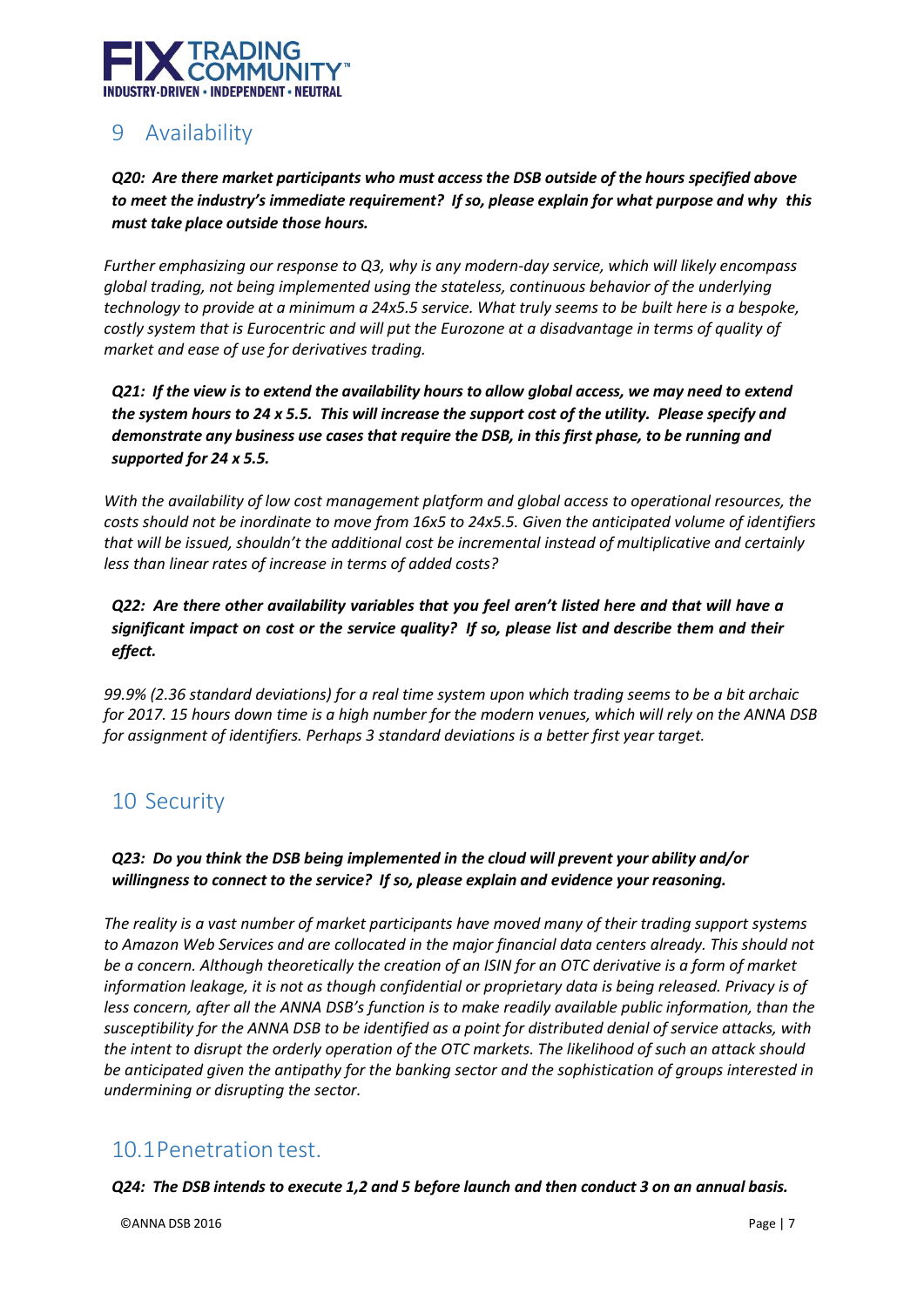

*Do the you think this provides a sufficient test of the system's defences against penetration? If not, please explain your reasoning and provide references to industry standards or best practices to support your response.*

*There would be merit in increasing the number of test cycles performed. In addition, the monitoring of known exploits and maintaining critical updates to open source products should be part of regular operations, near daily.*

*Q25: In addition, the DSB will execute a quarterly vulnerability scan or after any significant change. Do you think this frequency provides a sufficient test of the system's defences against penetration? If not, please explain your reasoning and provide references to industry standards or best practices to support your response.*

*The ANNA DSB should also engage with services that provide early identification of things such as zero day exploits or other vulnerabilities.*

*Q26: Are there other security variables that you feel aren't listed here and that will have a significant impact on cost or the service quality? If so, please list and describe them and their effect.*

*Denial of service attacks should be a test case as this will have significant impact service quality and system availability.*

## 11 Connectivity

*Q27: The DSB is also investigating alternative connection types:*

- *Leased line*
- *Access via third party networks such as BT Radianz*
- *Direct Cross-connect*

#### *Please indicate if any of these other options would be preferable to your institutions.*

*If ANNA DSB is considering offering the service via a cloud service, it may not be possible to offer network access via lease lines or third party VPN. Securing the network communication via SSL and/or TLS would be critical.*

*Q28: If you are considering a third-party network, which vendors are you considering? Please note that answers to this question will NOT be published – this question is to inform the DSB regarding any possible prioritization of third-party network connectivity.*

*We have no comment on this question.*

*Q29: Are there other connectivity variables that you feel aren't listed here and that will have a significant impact on cost or the service quality? If so, please list and describe them and their effect.*

*We have no comment on this question.*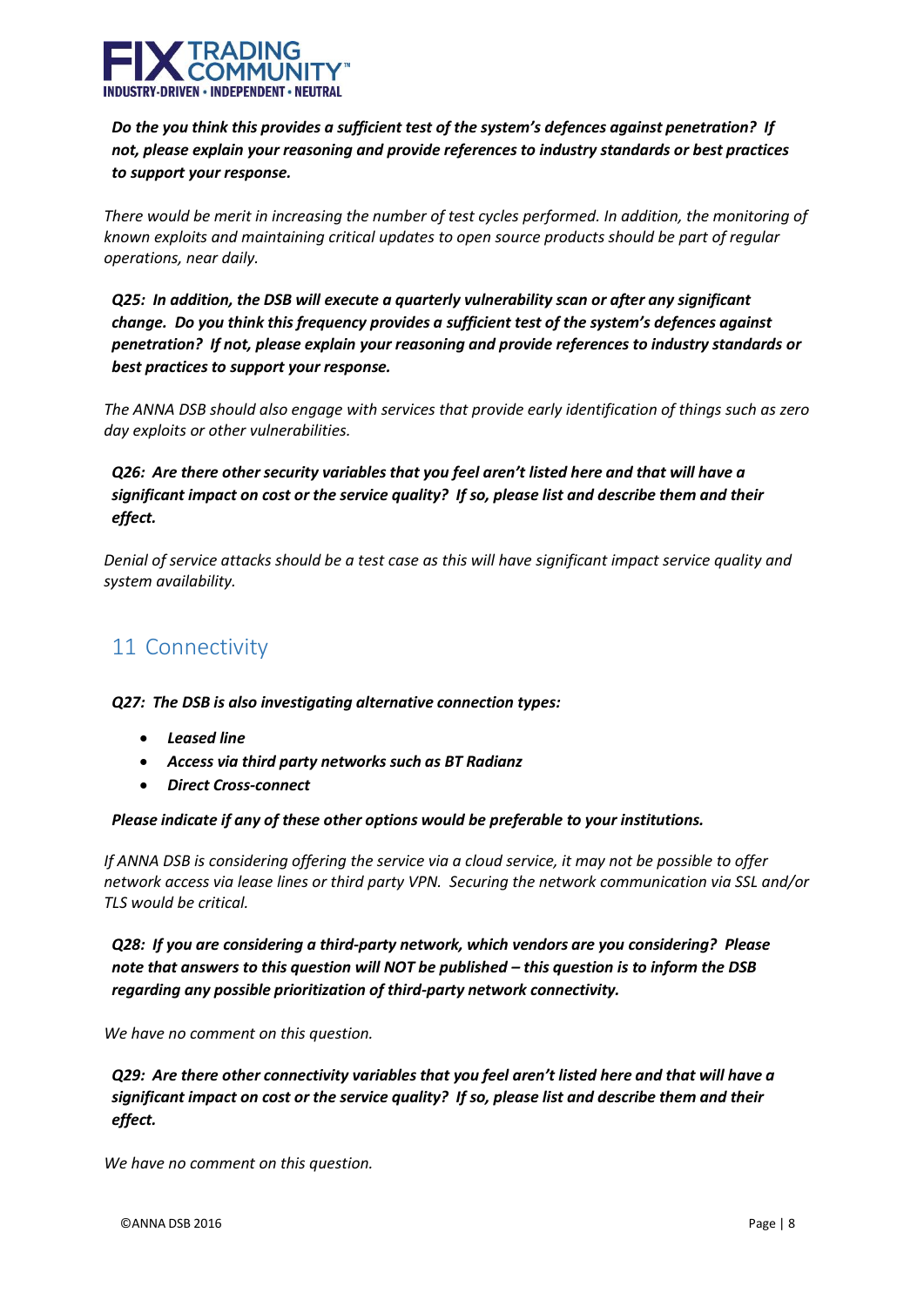

## 12 Storage

*Q30: Is 7 years' audit log retention sufficient to meet your company data retention policy needs? If not, please explain why they should be stored for longer and provide evidence to your reply.*

*We have no comment on this question.*

*Q31: Is 7 years' audit log retention too long and therefore incurring unnecessary costs? If so, please explain why a shorter period is sufficient and provide evidence to your reply.*

*We have no comment on this question.*

*Q32: Currently, ISINs will be retained permanently and be available in the same way as a brand new ISIN. Is there an age at which an ISIN can be archived away from the main data set? If so, please explain your reasoning and the access requirement for such an archive.*

*Archiving depends on whether the ISIN is still in use or not. There should be in the data record a means to capture whether the ISIN is still active or not, and if not active as-of when.*

*Q33: Are there other aspects of storage requirements that you feel aren't listed here and that will have a significant impact on cost or the service quality? If so, please list and describe them and their effect.*

*The permanent archival of all requests within a NoSQL data store can provide a very valuable research database, thing Big Data, in analyzing market behavior and market activity. While restrictions would be required to facilitate access to this information, its preservation should be considered. The database of requests for ISINs might become more valuable than the database of ISIN identifiers itself.*

## 13 Disaster Recovery

*Q34: Is a recovery time of 4 hours sufficiently fast enough for you to meet your requirements for obtaining OTC Derivative ISINs? If not, please detail the business cases that evidence this.*

*Considering that if this were to happen during the middle of a trading day, the market would need to operate without assigning identifiers and then establish a separate process for assigning the identifiers, it does seem like an incredible long outage for a modern service level agreement. Given the nature of the technology being used for the ANNA DSB, why isn't something measured in minutes not only obtainable, but desirable for the SLA?*

*Q35: There will be an annual internal system failover test. Should there be a separate failover test with the industry to enable participants to test their failover procedures? If so, please indicate how often this should occur.*

*Market participant failover and recovery is often one of the tests for certification at modern exchange venues. However, given that the system is largely a request/reply system with idempotent responses to each request, failover of market participants is likely not necessary.*

*Q36: Are there other disaster recovery aspects that you feel aren't listed here and that will have a significant impact on cost or the service quality? If so, please list and describe them and their*

©ANNA DSB 2016 Page | 9